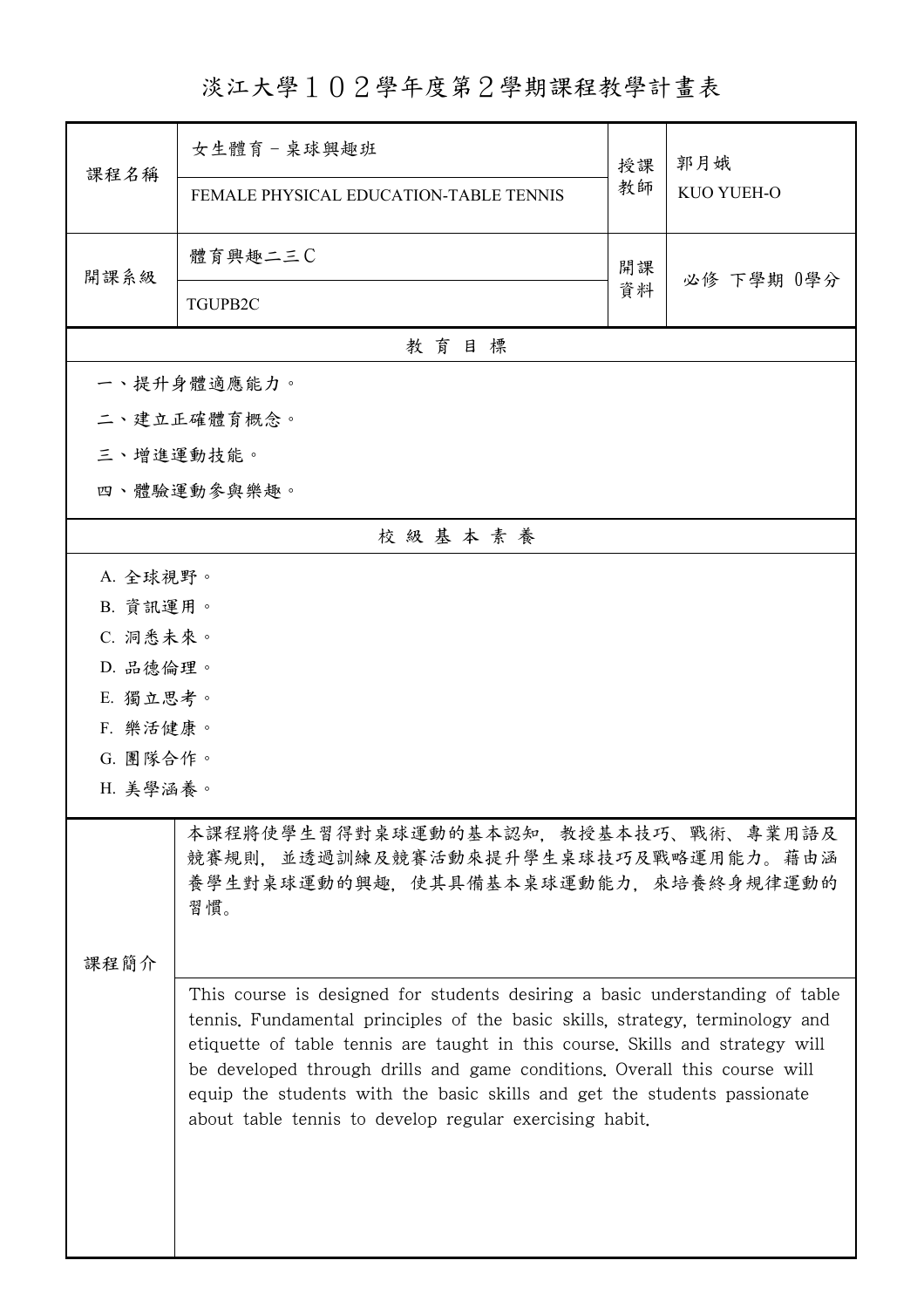本課程教學目標與目標層級、校級基本素養相關性

一、目標層級(選填): (一)「認知」(Cognitive 簡稱C)領域:C1 記憶、C2 瞭解、C3 應用、C4 分析、 C5 評鑑、C6 創造 (二)「技能」(Psychomotor 簡稱P)領域:P1 模仿、P2 機械反應、P3 獨立操作、 P4 聯結操作、P5 自動化、P6 創作 (三)「情意」(Affective 簡稱A)領域:A1 接受、A2 反應、A3 重視、A4 組織、 A5 內化、A6 實踐

二、教學目標與「目標層級」、「校級基本素養」之相關性:

 (一)請先將課程教學目標分別對應前述之「認知」、「技能」與「情意」的各目標層級, 惟單項教學目標僅能對應C、P、A其中一項。

 (二)若對應「目標層級」有1~6之多項時,僅填列最高層級即可(例如:認知「目標層級」 對應為C3、C5、C6項時,只需填列C6即可,技能與情意目標層級亦同)。

 (三)再依據所訂各項教學目標分別對應其「校級基本素養」。單項教學目標若對應 「校級基本素養」有多項時,則可填列多項「校級基本素養」。 (例如:「校級基本素養」可對應A、AD、BEF時,則均填列。)

| 序              |                                          |                                                                                                                     | 相關性            |            |  |
|----------------|------------------------------------------|---------------------------------------------------------------------------------------------------------------------|----------------|------------|--|
| 號              | 教學目標(中文)                                 | 教學目標(英文)                                                                                                            | 目標層級           | 校級基本素養     |  |
| 1 <sup>1</sup> | 1.瞭解桌球運動的各種攻防技<br>術. 及其運動的特殊性。           | 1.Demonstrate understanding<br>of the various techniques of<br>table tennis.                                        | A6             | <b>DEF</b> |  |
| $\overline{2}$ | 2.做出正確的桌球擊球動作。                           | 2.Demonstrate effective and<br>correct table tennis skills.                                                         | C <sub>6</sub> | EF         |  |
| $\overline{3}$ | 3.藉由精熟的桌球技戰術及競賽能<br>力,促進身心健康,享受運動樂<br>趣。 | 3.Demonstrate proficiency in<br>basic technical, alliance<br>technical and competition<br>capacity of table tennis. | <b>P6</b>      | EF         |  |
| $\overline{4}$ | 4.瞭解桌球比賽規則遵守紀律,<br>養<br>成團隊合作精神。         | 4.Demonstrate understanding<br>of the rules and strategies of<br>table tennis.                                      | A <sub>6</sub> | DG         |  |
|                | 5 5.培養運動精神, 展現良好的社會<br>倫理。               | 5. Display a high level of<br>sportsmanship and game<br>etiquette.                                                  | A <sub>6</sub> | EH         |  |
|                | 6 6.養成規律運動習慣, 樂於欣賞運<br>動賽事。              | 6.Develop regular exercise<br>habits, and enjoy sporting<br>events.                                                 | A <sub>6</sub> | <b>FH</b>  |  |
| 教學目標之教學方法與評量方法 |                                          |                                                                                                                     |                |            |  |
| 序<br>號         | 教學目標                                     | 教學方法                                                                                                                |                | 評量方法       |  |
|                | 1 1.瞭解桌球運動的各種攻防技<br>術. 及其運動的特殊性。         | 講述、模擬、實作                                                                                                            | 實作、上課表現        |            |  |
| $\overline{2}$ | 2.做出正確的桌球擊球動作。                           | 講述、模擬、實作                                                                                                            | 實作、上課表現        |            |  |
| $\overline{3}$ | 3.藉由精熟的桌球技戰術及競賽能<br>力,促進身心健康,享受運動樂<br>趣  | 實作、競賽                                                                                                               | 實作、上課表現、競賽     |            |  |
| $\vert$ 4      | 4.瞭解桌球比賽規則遵守紀律,養<br>成團隊合作精神。             | 講述、實作、競賽                                                                                                            |                | 實作、上課表現、競賽 |  |
| 5 <sup>5</sup> | 5.培養運動精神, 展現良好的社會<br>倫理。                 | 賞析                                                                                                                  | 實作、競賽          |            |  |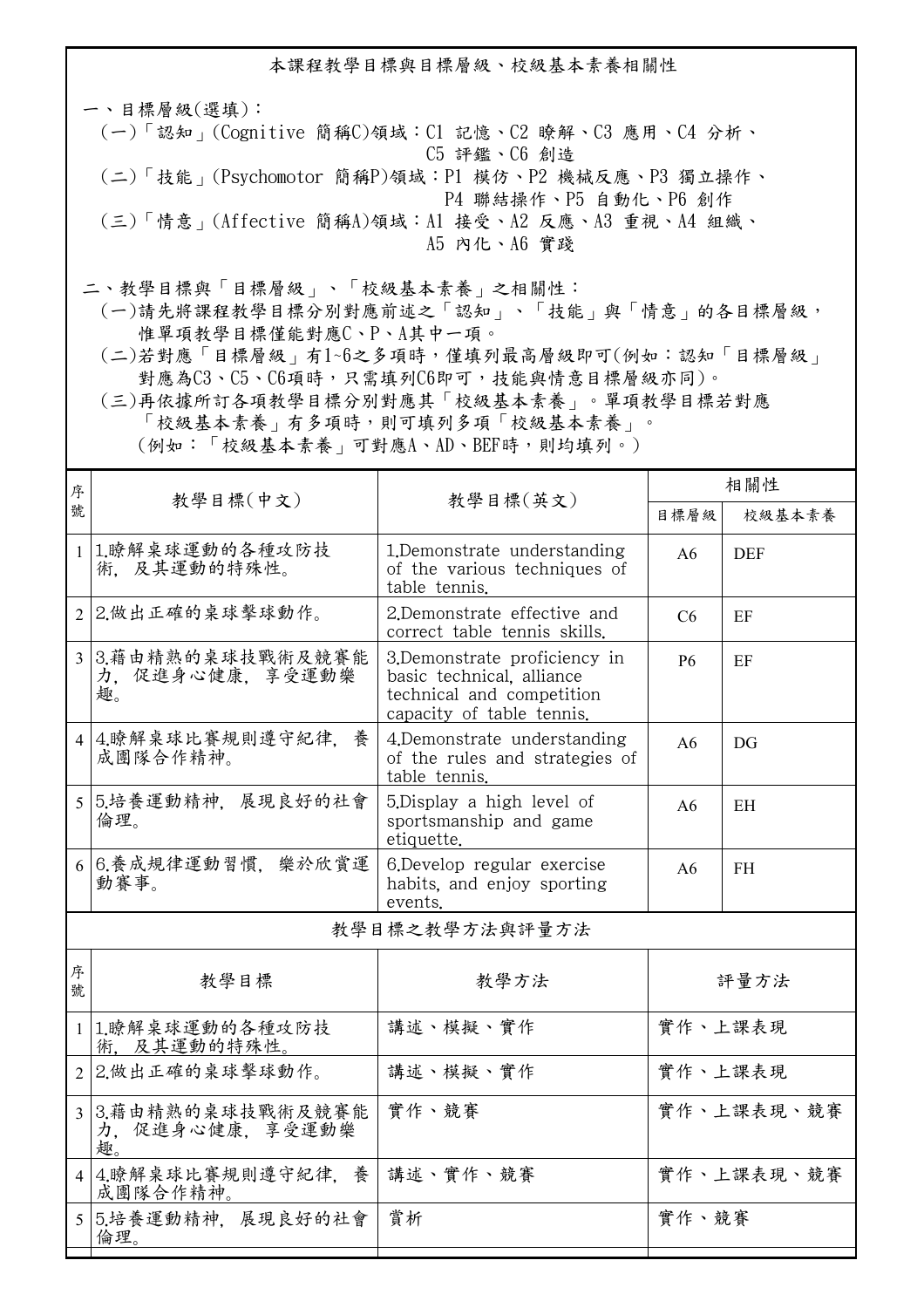| 6              | 動賽事。                       | 6. 養成規律運動習慣, 樂於欣賞運                                          | 賞析                                                 | 實作、上課表現 |  |
|----------------|----------------------------|-------------------------------------------------------------|----------------------------------------------------|---------|--|
|                |                            |                                                             | 授課進度表                                              |         |  |
| 週<br>次         | 日期起訖                       |                                                             | 內 容 (Subject/Topics)                               | 備註      |  |
| 1              | $103/02/17$ ~<br>103/02/23 | 1.課程介紹 2.握拍、球感練習、反手推球                                       |                                                    |         |  |
| $\overline{2}$ | $103/02/24$ ~<br>103/03/02 | 1. 正手平擊球                                                    |                                                    |         |  |
| 3              | $103/03/03$ ~<br>103/03/09 | 1.發上旋球                                                      | 分組                                                 |         |  |
| $\overline{4}$ | $103/03/10$ ~<br>103/03/16 | 1.移位步伐(一)                                                   |                                                    |         |  |
| 5              | $103/03/17$ ~<br>103/03/23 | 1.移位步伐(二)                                                   |                                                    |         |  |
| 6              | $103/03/24$ ~<br>103/03/30 | 1.正手殺球習                                                     |                                                    |         |  |
| 7              | $103/03/31$ ~<br>103/04/06 | 1.測驗(一)                                                     |                                                    |         |  |
| 8              | $103/04/07$ ~<br>103/04/13 | 1.比賽規則、實務                                                   |                                                    |         |  |
| 9              | $103/04/14$ ~<br>103/04/20 | 1.發下旋球2.下旋球擊球                                               |                                                    |         |  |
| 10             | $103/04/21$ ~<br>103/04/27 | 期中考試週                                                       |                                                    |         |  |
| 11             | $103/04/28$ ~<br>103/05/04 | 1.側旋球2.接發球                                                  |                                                    |         |  |
| 12             | $103/05/05$ ~<br>103/05/11 | $1.$ 測驗 $($ 二 $)$                                           |                                                    |         |  |
| 13             | $103/05/12$ ~<br>103/05/18 | 1.個人升降賽                                                     |                                                    |         |  |
| 14             | $103/05/19$ ~<br>103/05/25 | 1.雙打介紹、雙打跑位練習                                               |                                                    |         |  |
| 15             | $103/05/26$ ~<br>103/06/01 | 1.循環排名賽                                                     |                                                    |         |  |
| 16             | $103/06/02$ ~<br>103/06/08 | 1.循環排名賽                                                     |                                                    |         |  |
| 17             | $103/06/09$ ~<br>103/06/15 | 1.循環排名賽                                                     |                                                    | 補考      |  |
| 18             | $103/06/16$ ~<br>103/06/22 | 期末考試週                                                       |                                                    |         |  |
| 修課應<br>注意事項    |                            | 1.需穿著運動服裝及球鞋。<br>2.請假請依學校規定辦理:<br>3.上述為固定項目,教師如有其他規定請再自行增加。 | ;(1)曠課6節者,予以扣考。<br>(2)缺課總時數達該科授課時數三分之一時,學期成績以零分計算。 |         |  |
|                | 教學設備<br>(無)                |                                                             |                                                    |         |  |
| 教材課本           |                            |                                                             |                                                    |         |  |